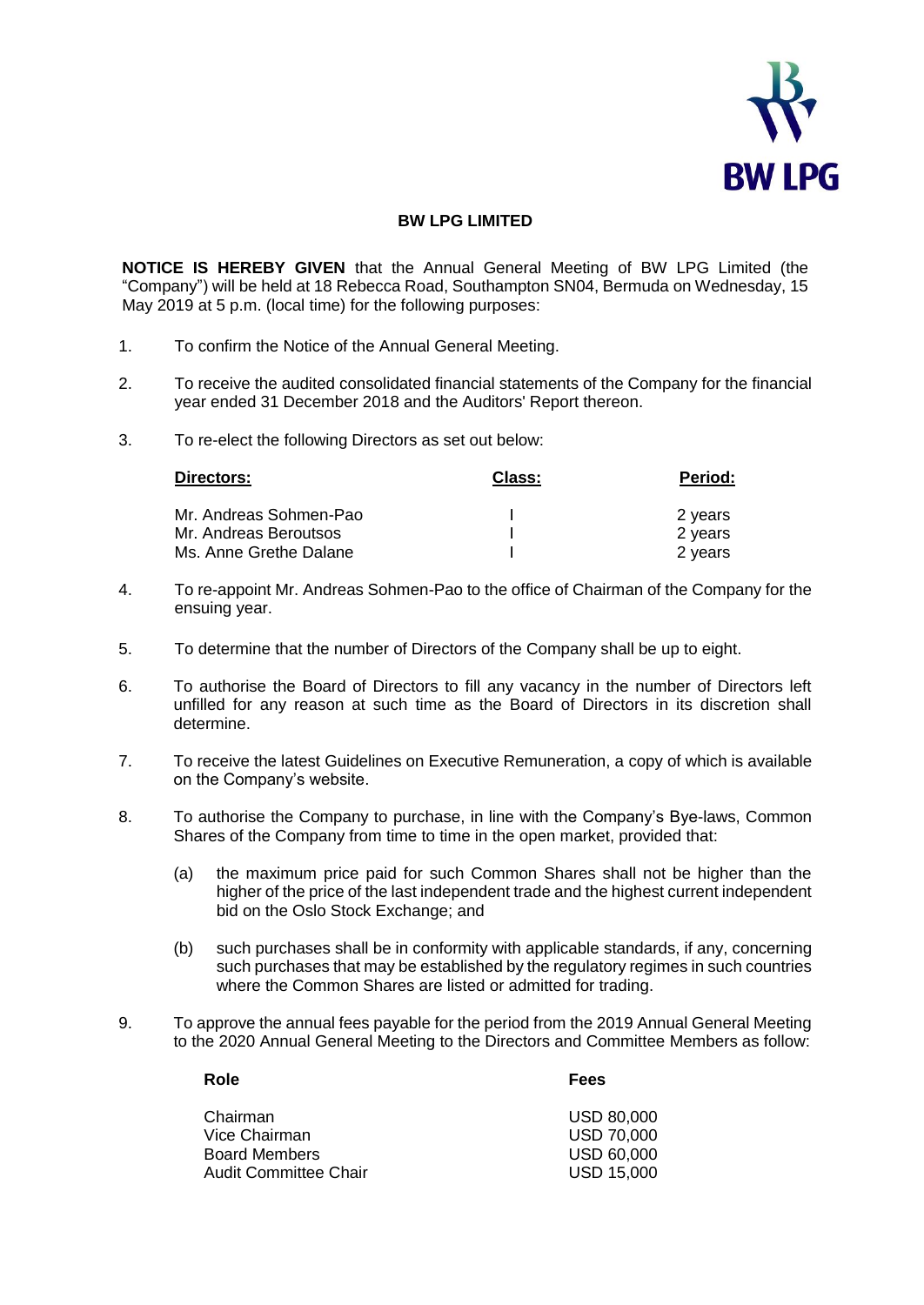| Audit Committee Member                |  |
|---------------------------------------|--|
| <b>Remuneration Committee Chair</b>   |  |
| <b>Remuneration Committee Member</b>  |  |
| Nomination Committee Chair and Member |  |

- USD 10,000 USD 10,000  $USD$  5,000  $NOK 20,000$
- 10. To consider, and if thought fit, to approve the reappointment of KPMG LLP as Auditor to hold office until the conclusion of the next annual general meeting and to authorise the Board of Directors to determine the Auditor's remuneration.

## BY ORDER OF THE BOARD Registered Office:

Chairman of the Board<br>23 April 2019

Mr. Andreas Sohmen-Pao **Mr. Andreas Sohmen-Pao** Washington Mall Phase 2<br>
Chairman of the Board Washington Chairman of the Board 22 Church Street, HM 1189 Hamilton HM EX Bermuda